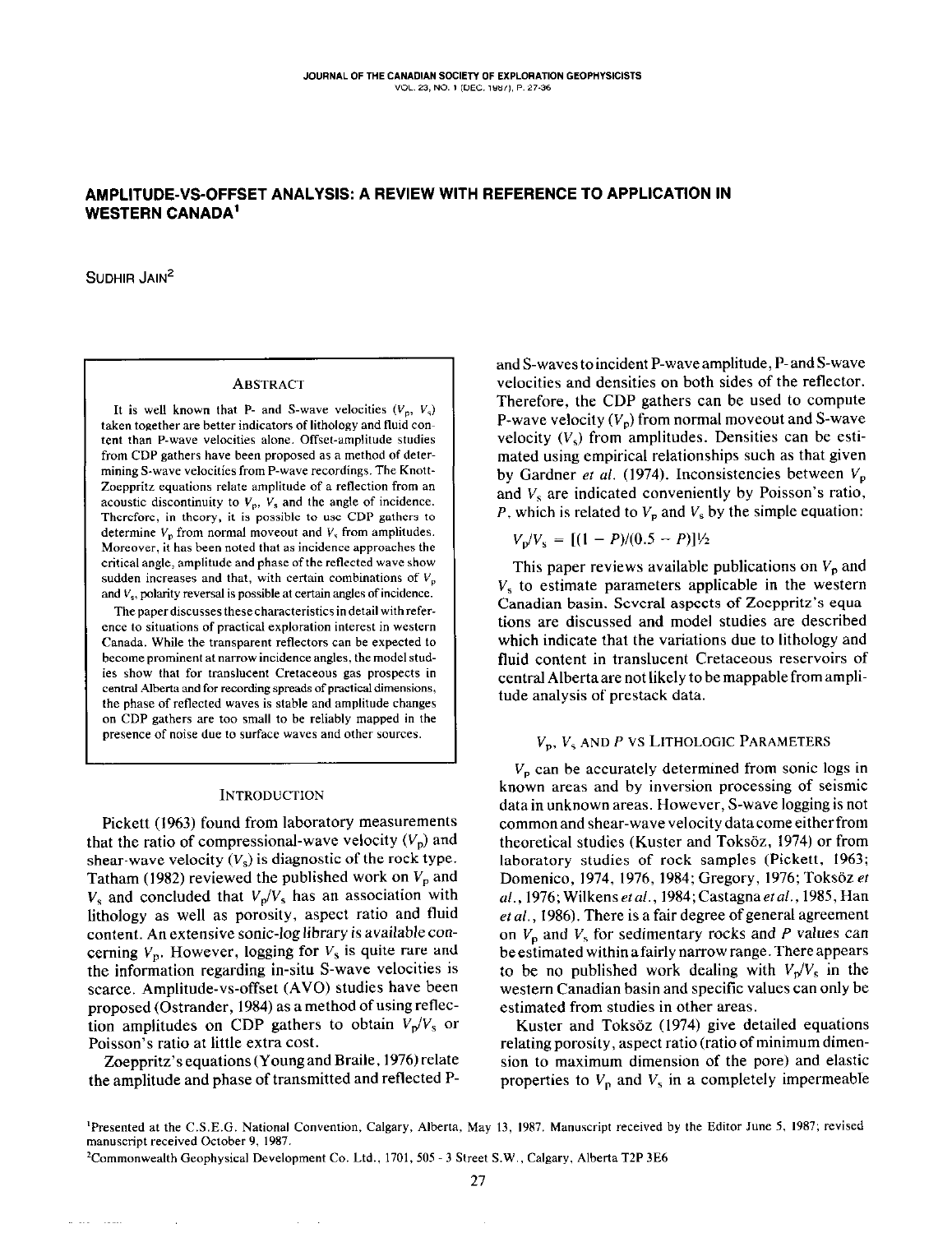rock. In spite of this constraint, general conclusions derived from their equations are supported by laboratory studies. Figures I and 2 show calculated P-wave velocity and Poisson's ratio respectively for water- and gas-saturated sandstones and limestones of porosity 0 to 10% and aspect ratio .03 to .14. In water-tilled sandstone P shows a slight increase. while in gas-tilled sandstone P declines rapidly with increasing porosity. In limestones, P declines with increasing porosity, more rapidly when gas-filled. The absolute value of  $P$  depends on elastic properties of the rocks. Sandstone values in Figure 1 are a little lower than laboratory studies show, while limestone values in Figure 2 are a little higher. Both figures show that shape of the pores is an important determinant for P.

Laboratory studies on unconsolidated sands by Domenico (1974, 1976) show that the presence of gas reduces  $V_p$  by as much as 30%, while  $V_s$  is marginally increased. This causes a dramatic drop in  $P$  in unconsolidated sands from  $0.4$  to  $0.1$ . With increasing pressure, P decreases from 0.46 at atmospheric pressure (IO1 kPa) to 0.38 at 34 300 kPa in saturated sand. P values in water-tilled sand are higher than can be expected in practice because of the difference in consolidation and clay content. Domenico (1984) gives the general range of P for sandstones to be from  $0.17$  to  $0.26$ , for dolo-



Fig. 1. a) Velocity of primary waves vs porosity for water- and gas-filled sandstones of variable pore shape.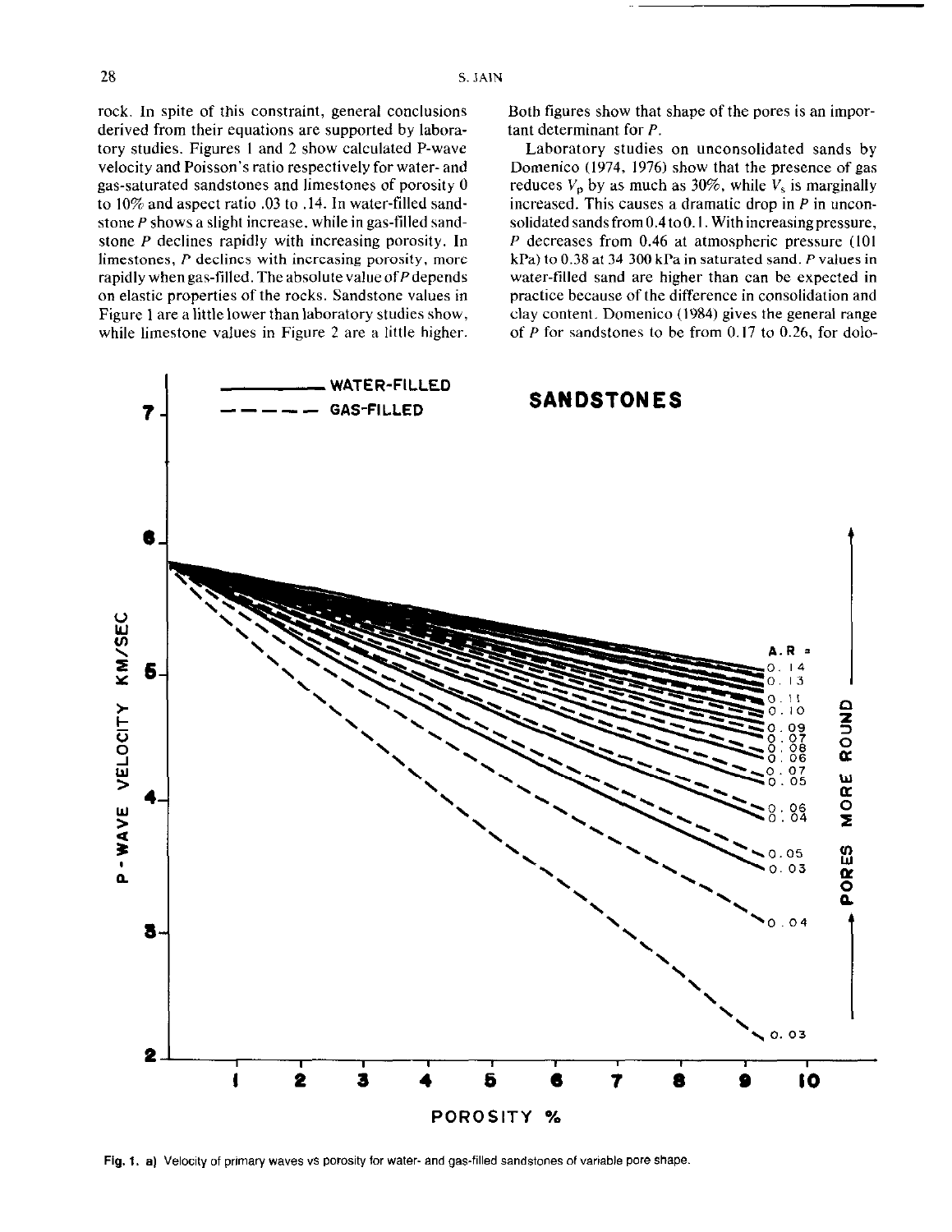mites from 0.27 to 0.29 and for limestones from 0.29 to 0.33. Gregory (1976) finds from sample studies that P increases by about 10% in highly porous water-filled rocks.

In gas-saturated sandstone  $P$  is considerably less, i.e.,  $0.14$  to  $0.17$  as compared with  $0.20$  to  $0.30$  in waterfilled sandstones. Han  $et al.$  (1986) find that clay content is also an important parameter in determination of  $V_p$ ,  $V<sub>s</sub>$  and P. They derive the following empirical equations for water-filled sandstones:

$$
V_{\rm p} = 5.59 - 6.93\phi - 2.18C
$$
  

$$
V_{\rm s} = 3.52 - 4.91\phi - 1.89C
$$

where  $\phi$  and C are fractional porosity and clay content respectively and  $V_p$  and  $V_s$  are in km/s. These equations show that both  $V_p$  and  $V_s$  decline with increasing porosity, as well as with increasing clay content. P increases with porosity as well as clay content. Han er al. (1986) find that partially saturated samples show much greater scatter and  $V_p$  is consistently lower. It is important to note that Domenico (1974, 1976) and Gregory (1976) find that the first  $10\%$  unsaturation (gas content) causes the most reduction in  $V_p$ .

Castagna et al. (1985) show that the trend line in  $V_p$ vs  $V_s$  for mudrock (shale) is the same as for the sandstones. They give slightly different empirical equa-



Fig. 1. b) Velocity of primary waves vs porosity for water- and gas-filled limestones of variable pore shape. The equations of Kuster and Toksdz (1974) were used.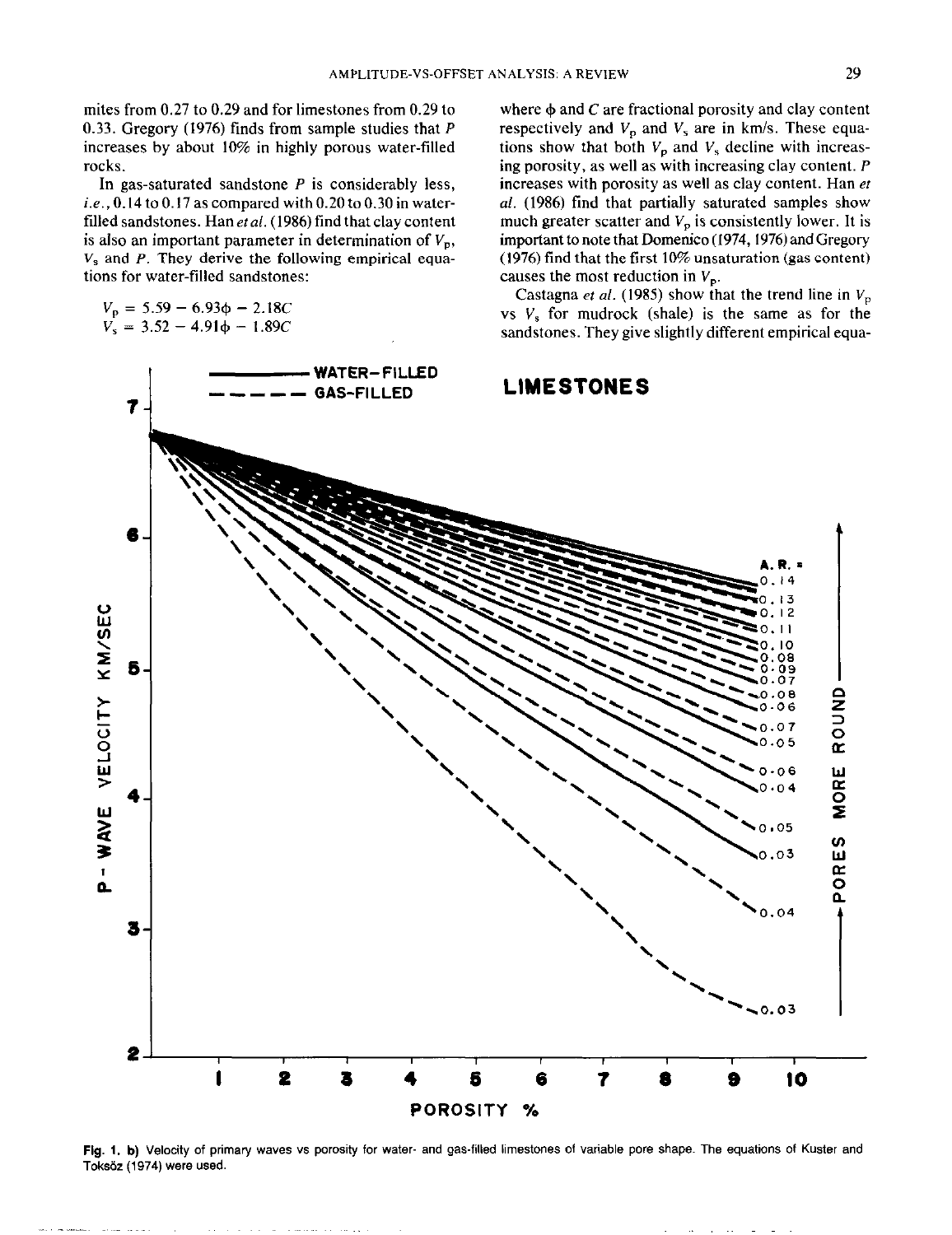

Fig. 2. a) P vs porosity for water- and gas-filled sandstones of variable pore shape.



Fig. 2. b) P vs porosity for water- and gas-filled limestones of variable pore shape. The equations of Kuster and Toksöz (1974) were used.

S. JAIN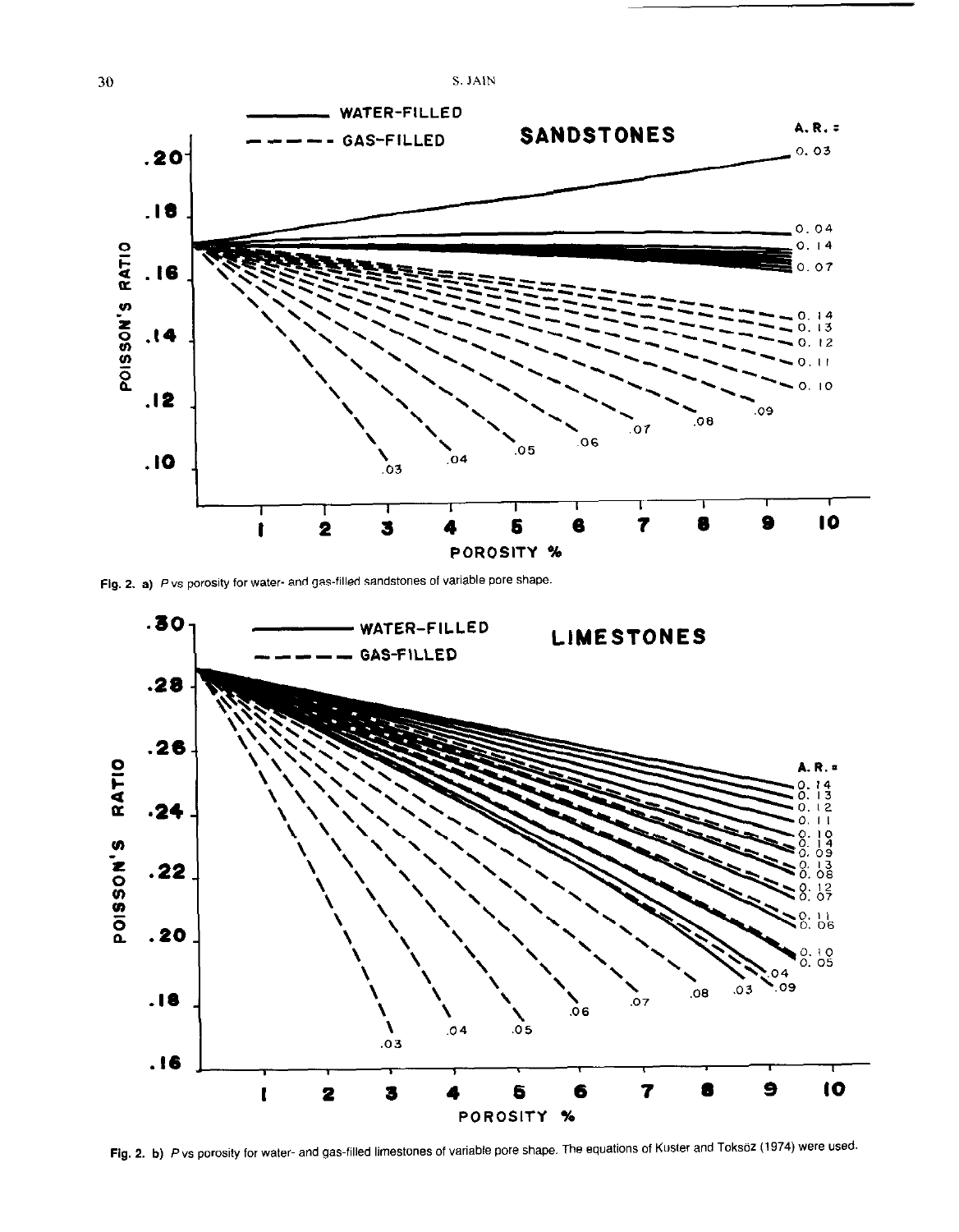tions for  $V_p$  and  $V_s$ , porosity and clay content, than Han et al. (1986), but the general trends are quite similar in both studies. For dry sandstones, the published studies converge on  $V_p/V_s$  of 1.5 ( $P = 0.1$ ). In wet sandstones, there is an almost linear relationship between  $V_p$  and P, P declining from 0.5 for  $V_p = 1.4$  km/s to 0.1 for  $V_p = 5.8$  km/s. They also find that  $V_p/V_s$  is about 10% higher for noncalcareous than clean sands in Gulf Coast data.

In summary, theoretical and laboratory studies show a general consensus on the range of values for P in a variety of rock material. If  $V_p$  is known, P can be estimated with sufficient accuracy for model studies from a synthetic log. Generally, a dramatic decline in Poisson's ratio in a sand environment indicates the presence of gas though not the absence of oil. In sandstones, a small increase in  $P$  could indicate an increase in porosity or gradation into shales. In carbonates, a small decrease could indicate dolomitization or an increase in porosity. It is important to remember that the mineral content is at least as important as porosity in determination of  $P$ , particularly when small changes are involved.

#### FACTORS IN OFFSET AMPLITUDE STUDIES

## Significance of curved raypath

The amplitude of a reflected wave relative to the incident wave is a function of angle of incidence, which depends on the depth 2, source-receiver distance X and the variation of velocity with depth. If the velocity down to the reflector is constant, the angle of incidence is simply  $tan^{-1}$  ( $X/2Z$ ). However, if the velocity varies with depth, the raypath is no longer straight. Curvature of raypath depends on the velocity-depth relationship. In general terms, the velocity increases with depth, but this rate of increase depends on depth and lithology. Most logs in the western Canadian basin justify a linear increase in velocity with depth down to the Paleozoic unconformity. The incidence angle  $\Theta_i$  at any depth can be computed for the relationship  $V = V_0 + KZ$  where  $K$  is the increase in velocity per kilometre of depth  $Z$ from the equation (Ostrander, 1984):

$$
\Theta_{i} = \tan^{-1} \left( \frac{ZX + V_{o} X/K}{Z^{2} + 2V_{o} Z/K - X^{2}/4} \right)
$$

inspection of sonic logs from western Canada shows that K ranges from  $0.25$  to  $1.0$  in the Cretaceous section. Elementary calculations show that for these values of  $K$ , the curved path does not diverge significantly from a straight raypath for incidence angles of less than 30", which would include a source-receiver distance of 1.7 km and a 1.5 km deep reflector.

X/Z values given in subsequent figures have been computed using straight raypaths. The corrections required will be small for incidence angles of 30" or less. Even for larger angles, the given values are useful approximations.

Amplitude and phase near the critical angle

Young and Braile (1976) programmed Zoeppritz's equations to compute amplitude and phase of reflected and transmitted energy. Phase of the reflected energy is the same as incident energy for incidence angles less than the critical angle. For incidence larger than critical angle, phase angle increases dramatically and reaches 180° for grazing incidence. Where  $V_{p2} < V_{p1}$ , there is no critical reflection and the phase difference between reflected and incident energy is 180" for all incidence angles. On the other hand, the amplitude of the reflected wave is related to the angle of incidence even at nearnormal incidence. Figure 3 is the plot of the reflectedwave amplitude vs angle of incidence for six different cases. This figure shows that the reflected-wave energy declines steadily until near-critical incidence is reached, at which point it increases dramatically.

Figure 4 is a nomogram showing vertical two-way traveltime vs critical distance for various ratios of  $V_1/V_2$ , and  $V_1 = 3.0$  km/s. This is a good representation of velocity in Alberta for the Cretaceous section. For a vertical two-way time of 0.4 s this distance is 1.01 km for  $V_1/V_2 = 0.4$  and 5 km for  $V_1/V_2 = 0.9$ . For 1.0 s the critical distance is 2.6 km at  $V_1/V_2 = 0.4$  and 5.9 km at  $V_1/V_2 = 0.7$ . It is evident that the recording spread has to be extraordinarily long relative to depth to observe reflections in critical-angle zones. An exception is an anomalously high-velocity layer, like a basalt layer in a sand-shalesequence. Ahigh-velocityintermediatelayer refracts the wave very sharply on its way down and up and a high incidence angle is attained for the reflection from the base which can be received with source-receiver configurations generally used in western Canada.



Fig. 3. Amplitude of reflected wave vs angle of incidence for seven fwo-layer models. Note the general decline up to critical angle and then sudden burst in reflected wave amplitude.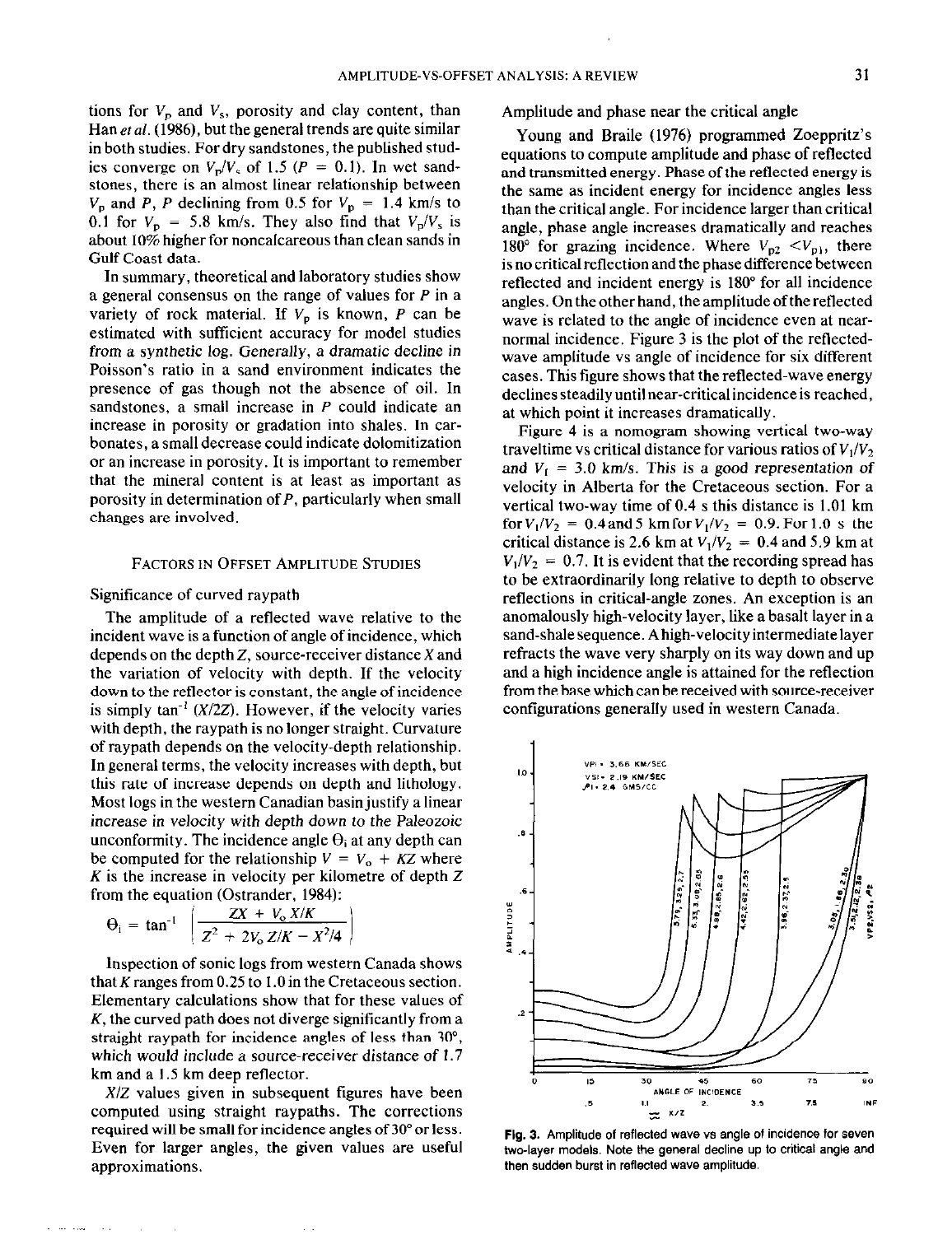Shuey's simplification of Zoeppritz's equations

Shuey (1985) gives a simplified version of Zoeppritz's equations which is valid for angles up to critical incidence and is a fair representation of amplitudes even at larger angles of incidence. Shuey's approximation of Zoeppritz's equations is:

$$
R(\Theta)/R_0 \simeq 1 + A \sin^2 \Theta + B (\tan^2 \Theta - \sin^2 \Theta) \qquad (1)
$$

where  $R(\theta)$  and  $R_0$  are the reflectivity coefficients for incidence angle  $\Theta$  and for normal incidence respectively. A and B are described as follows:

$$
B = (\Delta V_{\rm p}/V_{\rm p})/(\Delta V_{\rm p}/V_{\rm p} + \Delta \rho/\rho)
$$
  
\n
$$
A = B - 2(1 + B)(1 - 2P)/(1 - P) + \Delta P/(R_0(1 - P)^2)
$$

where  $\Delta V_p$ ,  $\Delta \rho$  and  $\Delta P$  are changes in P-wave velocity, density and Poisson's ratio across the interface and  $V_p$ ,  $\rho$  and P are averages of P-wave velocities, densities and Poisson's ratio on the two sides. The numerator in  $B$  relates to P-wave velocity and the denominator to acoustic impedance. Allowing for uncertainties in generally accepted velocity-density relationships, B is expected to range from 0.7 to 0.9 for sedimentary rocks. In particular, if the empirical density-velocity relationship for different brine-saturated rock types,  $\rho = 0.23 \text{ V}_p^2$  (Gardner, *et al.*, 1974) is applied,  $\Delta \rho$  /  $\Delta V_p = 0.25 \rho/V_p$  and  $B = 0.8$ . In this case the behavior of  $R(\Theta)/R_0$  is controlled mainly by A which can be written as

$$
A = 0.8 - 3.6(1-2P)/(1-P) + \Delta P/(R_0(1-P)^2)
$$
  
or  

$$
A = K_1 + K_2 \Delta P/R_0
$$
 (2)

where

$$
K_1 = -2.8 + 3.6P/(1-P), K_2 = 1/(1-P)^2
$$



Fig. 4. Nomogram showing vertical two-way time vs critical distance of various ratios of  $V<sub>p</sub>$  across the reflector.

substituting

$$
R_o \approx (\Delta V_p / V_p + \Delta p / \rho) / 2 \approx 0.625 \Delta V_p / V_p
$$
  
\n
$$
A \approx K_1 + K_{22} V_p \Delta P / \Delta V_p
$$
  
\nwhere  $K_{22} = 1.6/(1 - P)^2$ . (3)

Since  $K_1$  is negative for all practical values of P and  $K<sub>2</sub>$  is generally smaller in magnitude than  $K<sub>1</sub>$ , equation (2) explains why amplitudes in Figure 3 decline with increasing angle of incidence until  $\Theta$  becomes greater than  $30^{\circ}$  when the third term in equation (1) becomes larger than the second term. Note that in the case of an acoustically transparent reflector,  $R_0$  is very small and if  $\Delta P$  is significant, small changes in acoustic impedance cause significant changes in  $\Delta P/R_0$  and therefore in A. This will cause significant changes in  $R(\Theta)/R_0$ which may or may not be associated with changes in  $\Delta P$ . In this way, amplitude-offset analysis can be used toidentifyanomaliesinnear-transparent reflectorseven though the causes of anomalies cannot be unambiguously determined from amplitudes alone. One such case is discussed by Varsek et al. (1987). Note that  $K_1$  and  $K_2$  are determined by the average value of P across the reflector, and changes in A (therefore  $R(\Theta)/R_0$  at nearnormal incidence) are governed largely by changes in  $\Delta P/\Delta V_p$ , not  $\Delta P$  alone as is sometimes believed.

## Estimation of  $\Delta P/\Delta V_{\rm p}$

Toget someideaoftheexpectedralationship between  $V_p$  and P, P and  $V_p$ , values in Figures 1 and 2 were expanded for a greater variety of elastic moduli and  $P$  vs  $V_p$  plotted for brine- or gas-filled sandstones and limestones (Figures 5 to 8). Generally, there is a direct relationship between P and  $V_p$ . Equation (3) shows that, if the relationship were linear, A would be constant. However, the P vs  $V_p$  relationship is not quite linear and some changes in A are expected with change in P or  $V_p$ . The magnitude of these changes depends on the



Fig. 5. Poisson's ratio vs  $V_0$  for water-saturated sandstones using the equation by Kuster and Toksöz (1974). In this and the following three figures,  $AKM = bulk$  modulus,  $AMM = shear$  modulus,  $ASP =$ aspect ratio,  $POR =$  porosity in percent and  $DEN =$  density of the rock sample in  $q/cm<sup>3</sup>$ .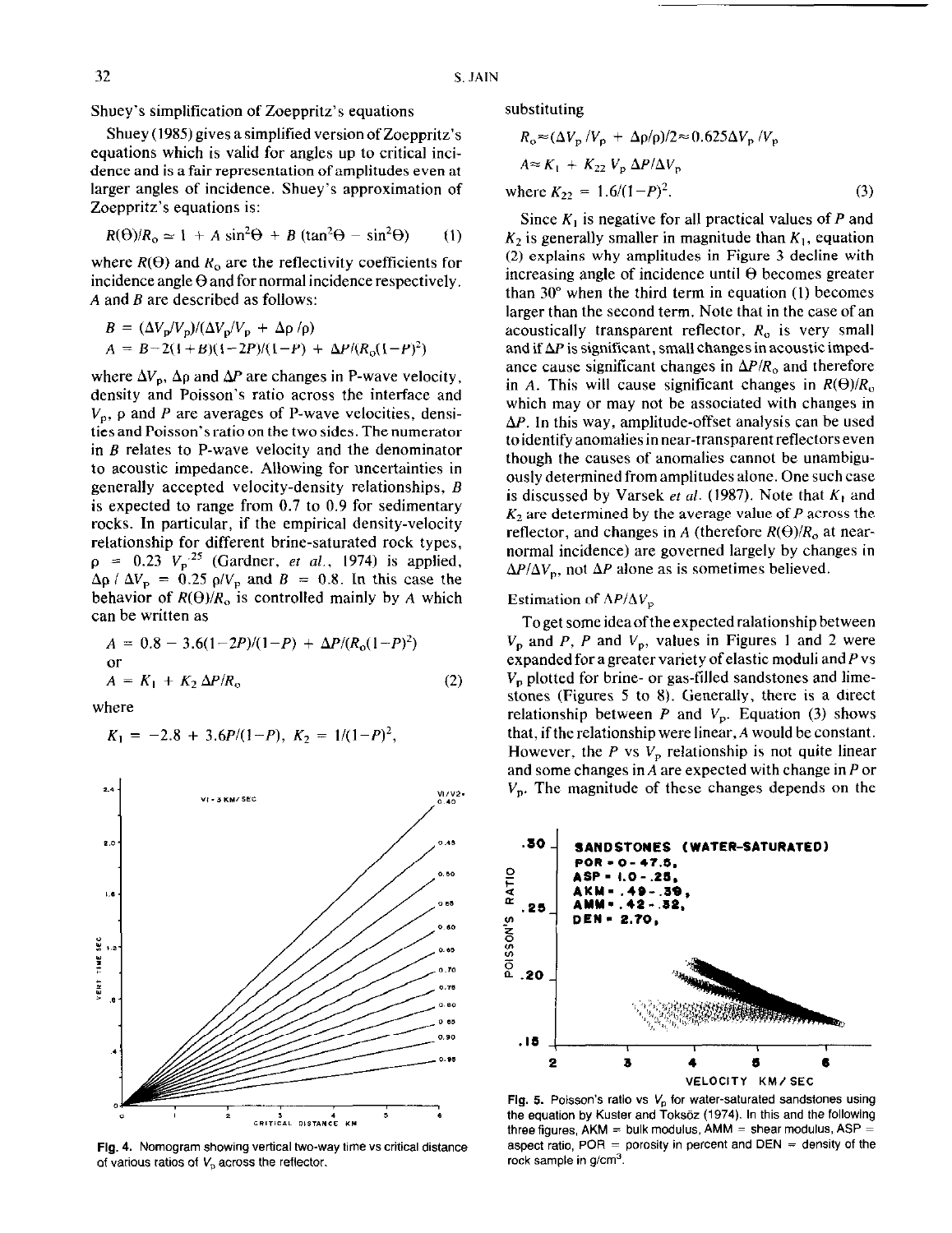curvature in the  $P$  vs  $V_p$  relationship. It should be pointed out that the P vs  $V_p$  relationship in any particular case is not represented by the median or any other line through the points because the elastic properties do not necessarily correspond to those of the median points.

## Polarity reversal with offset

Wren (1984) suggests the possibility of observing polarity reversals with increasing offset. Phases of reflected and incident waves are identical until critical incidence (Tooley et al., 1965). Phase rotation begins at this point and reaches  $\pi/2$  at grazing incidence. Polarity reversal at less than critical incidence can occur only if  $R(\Theta)/R_0$ 



Fig. 6. Poisson's ratio vs  $V_p$  for gas-filled sandstones using the equation of Kuster and Toksöz (1974).



Fig. 7. Poisson's ratio vs  $V<sub>p</sub>$  for water-saturated limestones using the equation of Kuster and Toksöz (1974).

becomes negative. For this to happen,  $A$  in equation (2) or (3) must be less than  $-4$  for  $\theta = 30^{\circ}$ . If  $P = 0.2$ , then  $K_1 = -1.9$ ,  $K_2 = 1.56$  and  $K_{22} \approx 2.5$ . Large negative values of A are possible when  $\Delta P/R_0$  is less than -1.34  $(V_p \Delta P / \Delta V_p)$  less than -0.8). For translucent interfaces  $(R_0 = 0)$  this can only occur if P decreases significantly while velocity increases only slightly, as indeed is the case in Figure 2 of Wren (1984). In view of studies discussed above and as pointed out by Shuey (1985) this is not likely to occur often in practice. On the other hand when  $R_0 \approx 0$ , small negative values of P can cause sufficiently large negative values of A and polarity reversals in  $R(\theta)$ . Therefore, large offsetamplitude changes at near-normal incidence coupled with polarity reversal indicate change in the opposite direction of  $P$  and  $V$  at a near-transparent interface.

### $R(\Theta)/R_0$  vs  $\Theta$  and A for typical sand beds

Equation (1) was used to plot a set of curves (Figure 9) which are quite revealing. The curves were computed for the velocity of 2.75 km/s at the surface and 4.0 km/s at the reflector located at the depth of 1.5 km, which corresponds to many typical sand plays in central Alberta.  $R(\Theta)/R_0$  is plotted against source-receiver distance and the corresponding angle of incidence for a linear increase of velocity with depth. A ranges from  $-2$ to 1 which covers the range of  $V_p \Delta P/\Delta V_p$  from 0 to  $1.2.$ 

Figure 9 shows the amplitude ratio for spread distance up to 3.0 km (incidence angle up to  $71^{\circ}$ ). The curve for  $A = 0$  shows the contribution to amplitude increase by the third term,  $B(\tan^2\Theta - \sin^2\Theta)$ . This



Fig. 8. Poisson's ratio vs  $V_n$  for gas-filled limestones using the equation of Kuster and Toksöz (1974).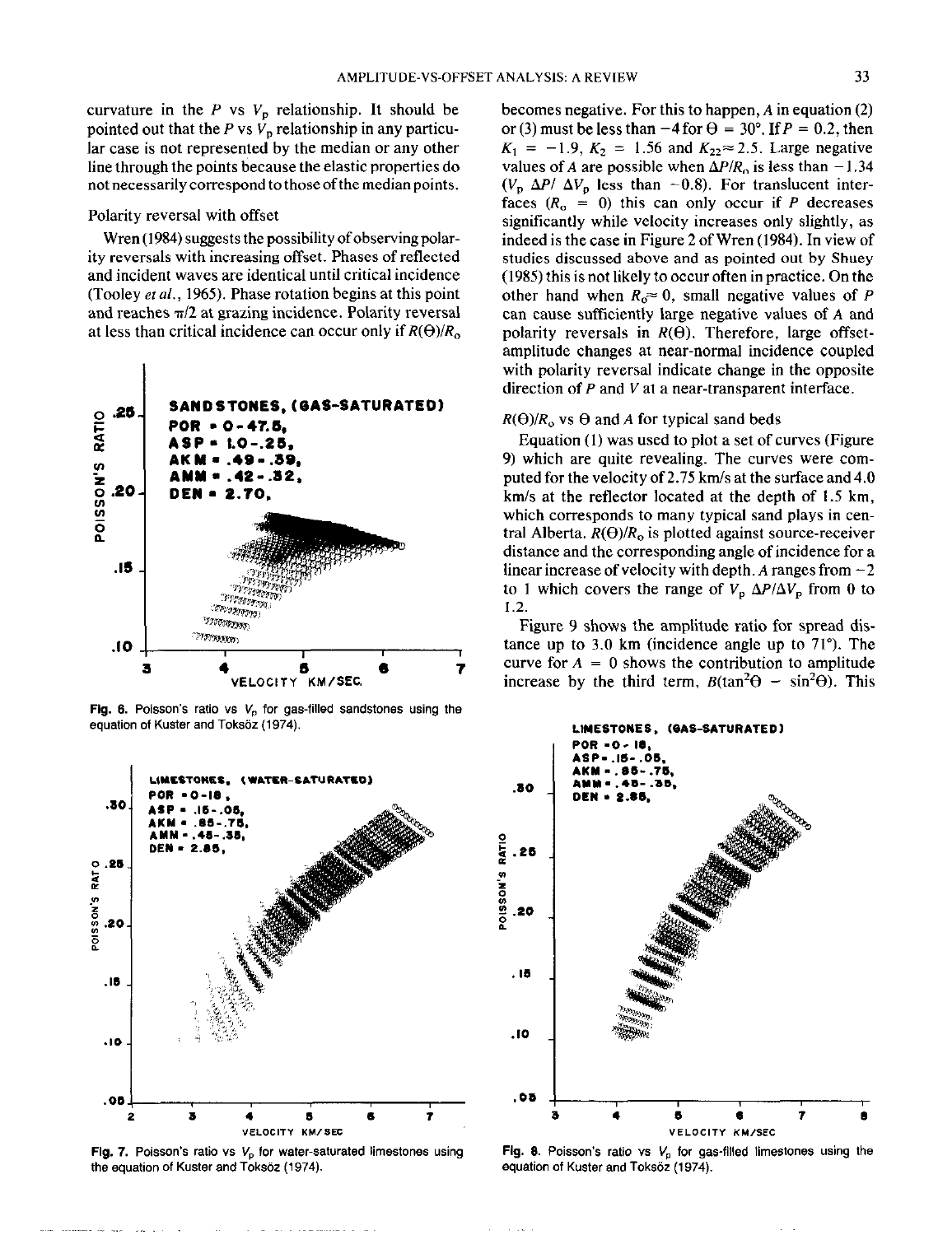curve shows that this term becomes significant at  $\theta =$ 30° and dominates  $R(\Theta)/R_0$  beyond  $\Theta = 45^\circ$ .



Fig. 9.  $R(\Theta)/R_0$  vs angle of incidence or offset for a reflector located at 1.5 km. The  $A=0$  curve indicates the contribution of the third term on the right in equation (1).

This increase in amplitude beyond  $\theta = 45^{\circ}$  can be used to compute  $\Theta$ , and therefore P-wave velocity. However,consideringpossibleerrorsinestimatingamplitude ratios on real data, one can expect deviations in estimated  $\Theta$  which will cause errors in velocity computation comparable to those from normal moveout and make the extra expense of larger spreads unjustified. Note that a change of 0.3 in A (0.1 in  $V_p \Delta P/\Delta V_p$ ) causes a change in amplitude of the farthest trace of about 15%. This is usually within the noise envelope and lithologic changes in reservoir properties can be delineated in offset amplitudes only in noise-free data. If larger changes were expected in A (i.e.  $V_p \Delta P / \Delta V_p$ ) indicative of strong anomalies in  $V_p$  and/or P, then amplitude anomalies on the farther traces would be more significant.

## Thin-layer model

The effect of changes in  $V_p$  and P in the thin-reservoir case can he estimated by integrating the response of all the reflectors in a section of appropriate length around the reservoir. Figures 10 and 11 show two of the numerous models studied by the author and produced using



Fig. 10. Synthetic response for sands of thickness 8 and 16 ms for various possible values of  $V_p$  and P. Values of porosity ( $\phi$ ) and clay content C on the right correspond to all sections in that row. Values of  $V_p$  and Poisson's ratio (P) correspond respectively to water- or gas-bearing sand in the row.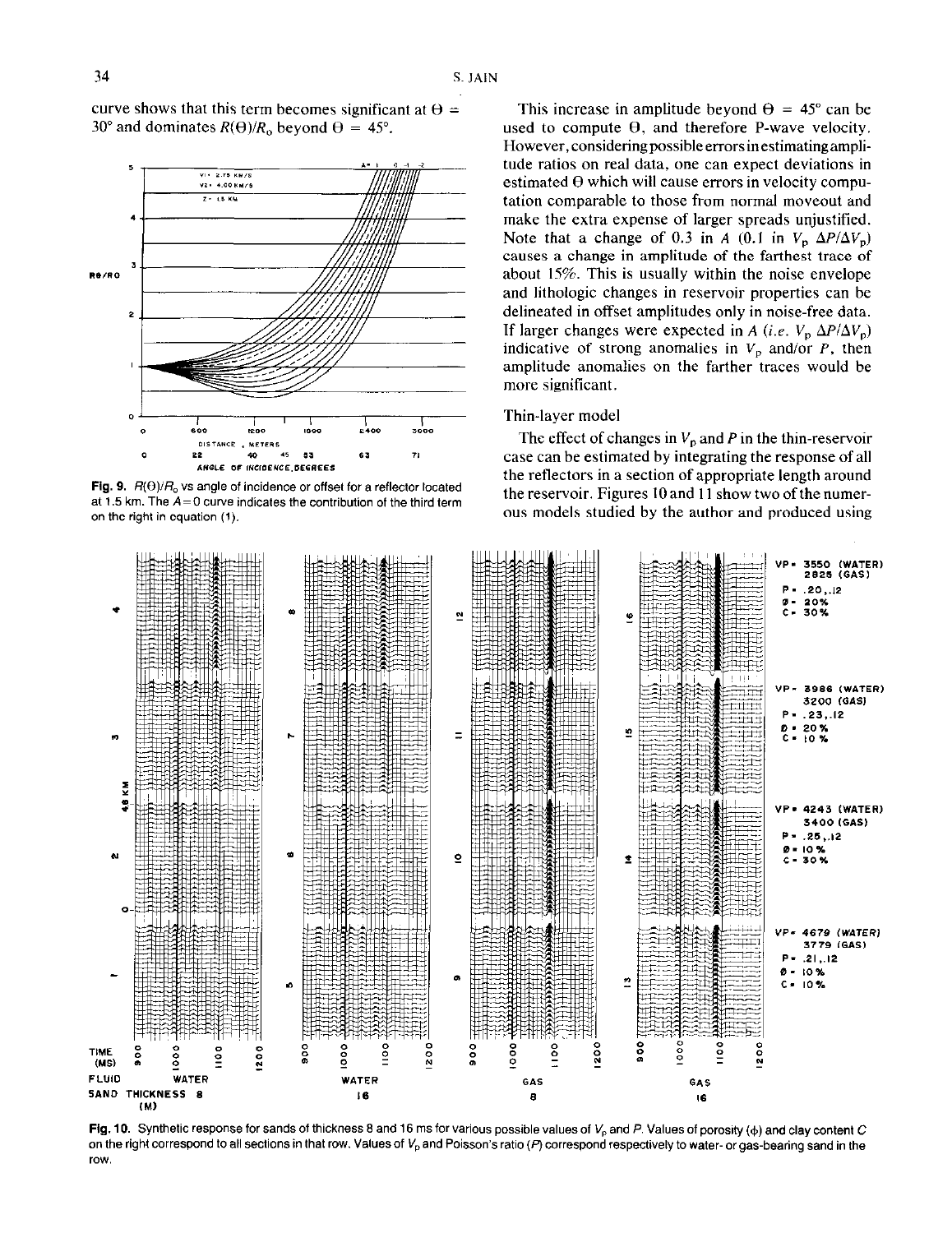Zoeppritz's equations. In each model,  $V_p$  is changed in sand zones of thickness 4 ms (8 m) and 8 ms (16 m) occurring in a sand-shale environment at 1.084 s. Porosity and clay content in the sand range from 10 to 30%.  $V<sub>p</sub>$  and  $V<sub>s</sub>$  were computed according to the generalized equation given by Han et al. (1986). A zero-phase wavelet  $(12/18 70/90 Hz)$  was used. In Figure 10, P changes with any change in porosity or clay content while in Figure 11, P is held constant at 0.24. A comparison of the two figures shows that significant changes in P cause only small differences in relative offset-amplitudes and those only at offsets of approximately  $4000 \text{ m}$  almost twice the depth. Figure 12 shows the amplitude coefficient A computed from amplitudes in Figure 10 using actual sonic velocities to compute respective  $\Theta$ values. Trace numbers correspond to those of the source models in Figure 10. Amplitude coefficients from the first twelve traces (maximum offset 2.2 km) are shown at the top and those from all traces at the bottom. Even when the parameters are perfectly known, computed amplitude coefficients from the 2.2 km spread are unchanged for all models. Amplitude coefficients from all traces show small changes at 1.08 s which can probably be observed in real data only when noise of any kind is totally absent on unstacked data. This, unfortunately, is not the case in data recorded in western Canada.

### **CONCLUSION**

The theoretical and laboratory studies in a variety of environments, indicate that  $V_p/V_s$  or P are related to porosity, aspect ratio, mineral content and liquid or gas content. In theory, it is possible to estimate P from amplitudes in CDP gathers. Amplitude increase and phase rotation beyond the critical angle can be observed if the spreads are two or more times as long as the depth. Amplitude anomalies at less than critical incidence can be observed in reflections from interfaces transparent at normal incidence across which there is significant change in Poisson's ratio. For nontransparent interfaces with the recording configurations normallyusedinwestemCanadaonecanobservedeclining amplitude with increasing offset which is dependent on P. However, model studies show that the expected anomalies in these amplitude changes are very small even for unusually long spreads.



Flg. 11. Same synthetic as Figure 10 except that  $P = 0.24$  for all models.